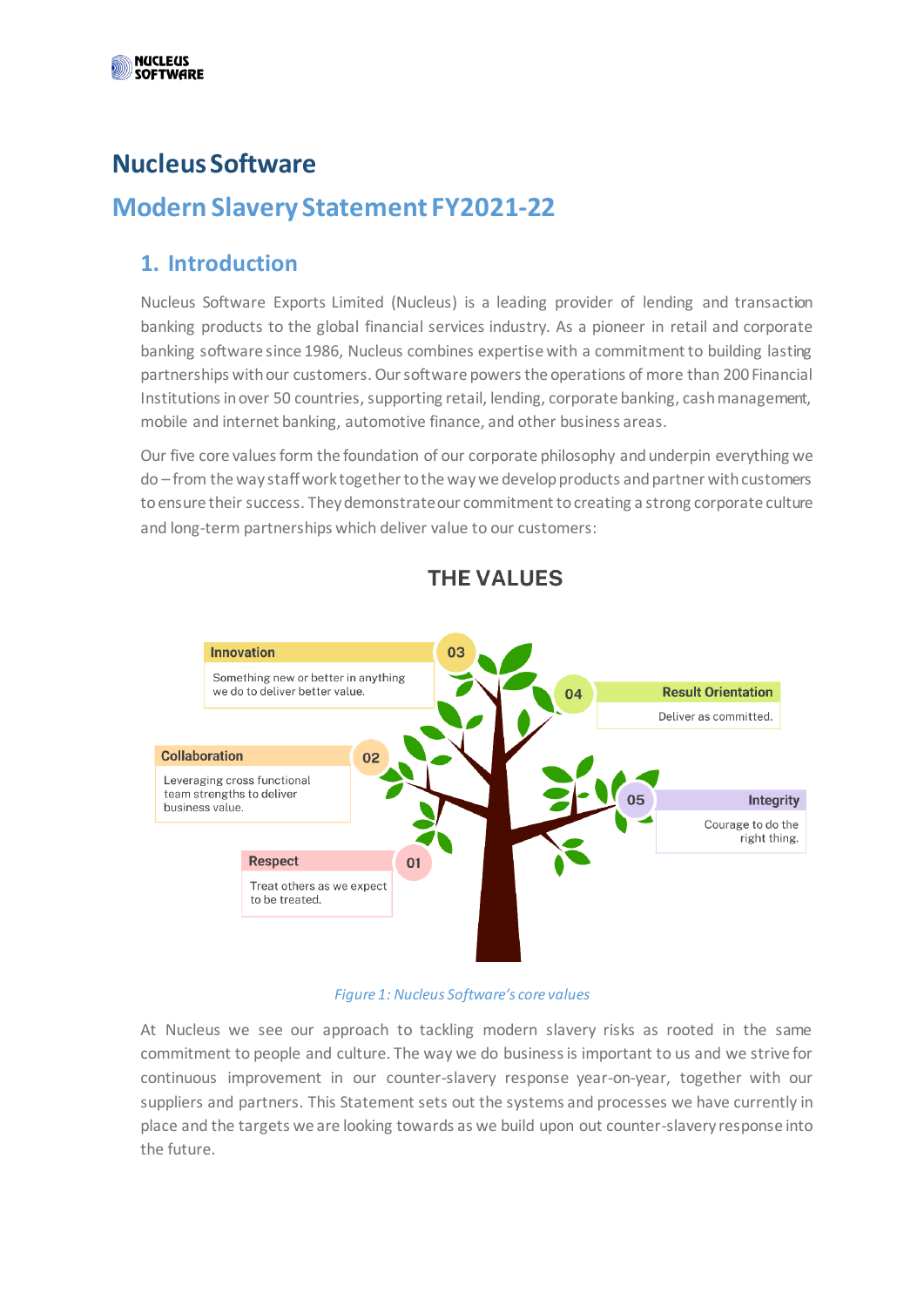# **Nucleus Software: Our Corporate Structure, Operations and Supply Chain**

### **The Reporting Entity and Our Corporate Structure**

This Modern Slavery Statement is submitted by Nucleus Software Exports Ltd (Nucleus), a company incorporated in India, as the only reporting entity under the Australian Modern Slavery Act 2018 (Cth) (MSA) for our corporate group.

Nucleus is a publicly listed company on the National Stock Exchange of India Ltd and BSE Ltd since 1995. We are headquartered in Delhi but operate in various countries around the globe, directly and through our subsidiaries. In Australia, Nucleus operates directly through our holding company, Nucleus. Our Australian subsidiary (Nucleus Software Australia Pty Ltd), which functions as a business development and sales hub, is not a reporting entity under the Modern Slavery Act.

Nucleus reported consolidated revenue less than AUD 100 million for the FY2021-2022 reporting year. Yet, as we anticipate steady future growth and currency exchange fluctuations, Nucleus has taken the initiative to report against the Australian Modern Slavery Act 2018 (Cth.) an estimated year in advance of when it will become mandatory for our organisation.

Our annual report for the reporting year 2021-22 (i.e. period covering 1 April 2021 – 31 March 2022) can be accessed at <https://www.nucleussoftware.com/investors>.



*Figure 2: Our worldwide presence*

We have a presence worldwide and our software powers the operations of more than 200 financial institutions in over 50 countries. In addition, we operate through the following subsidiaries, all of which we have a 100% shareholding in:

- Nucleus Software Solutions Pte. Ltd. (Singapore)
- Nucleus Software Inc. (USA)
- Nucleus Software Japan Kabushiki Kaisha (Japan)
- Nucleus Software Netherlands B.V. (Netherlands)
- Nucleus Software Ltd. (India)
- Nucleus Software Australia Pty. Ltd. (Australia)
- Nucleus Software South Africa (Pty) Ltd.(South Africa)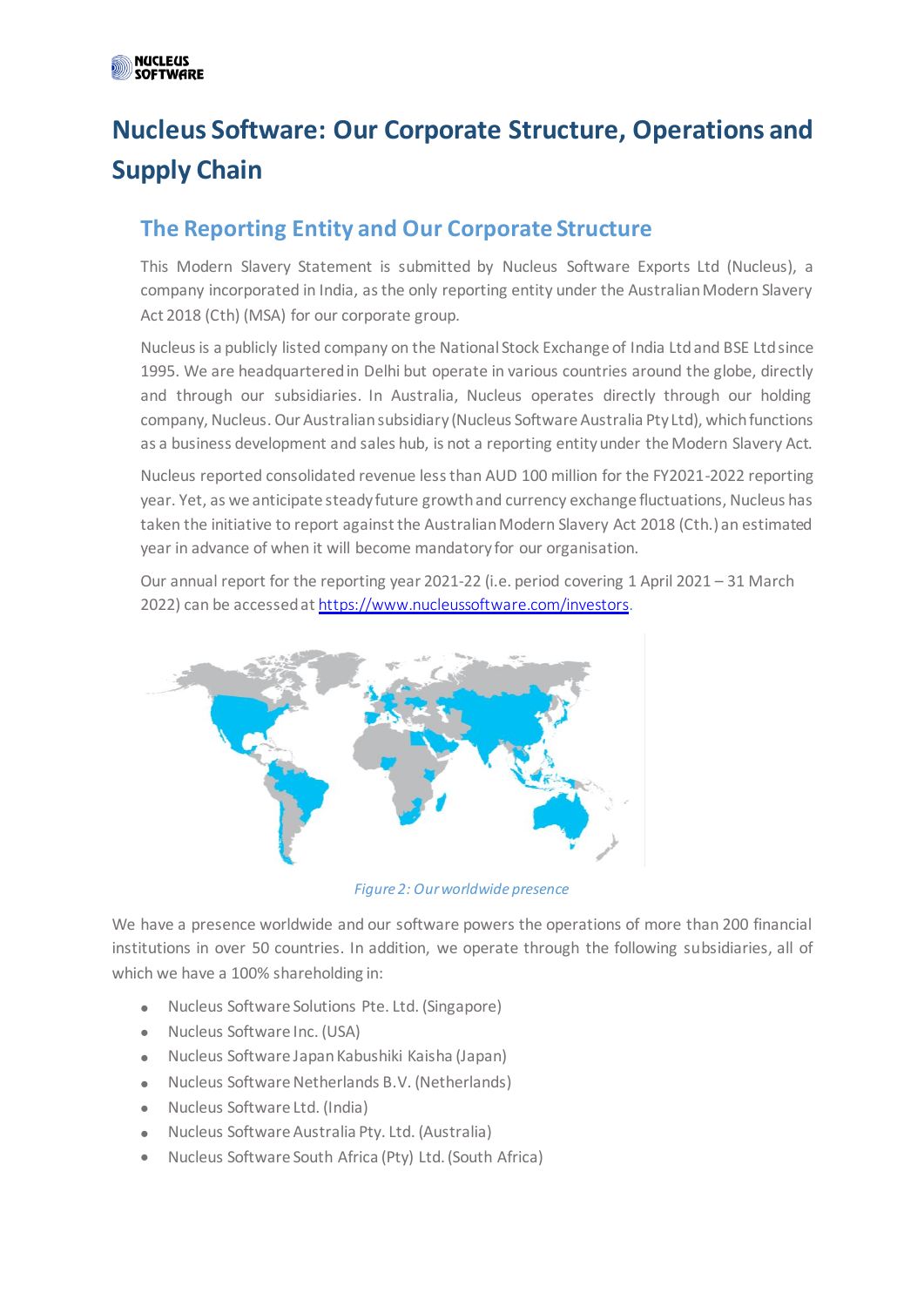

#### **Our Operations and Supply Chain**

Nucleus operates directly and through various subsidiaries across the world. We have branch offices in Chennai, Pune, and Mumbai (India), London (United Kingdom), and Dubai (United Arab Emirates). The Singapore subsidiary has a representative office in Jakarta (Indonesia) and Manila (Philippines). Through our subsidiaries and branch offices we provide front-end support to customers and explore new opportunities.

Being a company with international operations creates the necessity to recruit people from across the globe and globally Nucleus employs almost 2,000 workers, with a small proportion of those being employed as skilled contractors. We are a global organisation, but we maintain an emphasis on values and culture across all of our offices and regions. Our people are important to us and we have in place several unique strategies to build and maintain a relationship of trust with all our workers.

Considering our core business is financial technology services, most of our procurement is for operational services rather than products. This includes data and internet services, real estate, facilities management, security, and labour hire for housekeeping, among others. We do also procure products which are mostly operational, such as computers, phones, and office supplies.

#### **Modern Slavery Risks**

Nucleus has researched and considered inherent slavery risks in our operations, supply chain, and the industry we work in. This was based upon the potential to cause, contribute to, or be directly linked to modern slavery through our operations and supply chains, as defined in the MSA's Guidance for Reporting Entities and aligned with the UN Guiding Principles on Business and Human Rights.

We recognize that modern slavery risk exists in the technology and financial services sectors. Much like all service providers, our business uses technology products and hardware like computers, laptops, phones, data centers, and other technology equipment which can hold upstream supply chain risk such as rare earth materials from high-risk geographies. We expect that most of this risk resides beyond our direct operations and tier-1 suppliers.

Our research has also identified that operational support activities are areas of risk for organizations like Nucleus, including cleaning, facilities management, waste disposal, and security services. While the majority of our workforce is directly employed or high-skilled contractors, we do outsource facilities services like cleaning and security via labor hire organizations.

Nucleus operates across a range of regions with different modern slavery risk and our upstream supply chain is likely broad. Of the regions in which we operate, the Walk Free Foundation's Global Slavery Index 2018 identifies Africa as the region of highest risk, followed by Asia and the Pacific, Europe, and then Central Asia. These broad regional risk categories are a start, but Nucleus will conduct a far more granular supply chain risk assessment soon (see the Modern Slavery Roadmap section below).

While we acknowledge that all organisations have modern slavery risk in their onshore operations, our early research suggests that Nucleus' operational risks (even in higher-risk countries) are mitigated by several factors. These include our business model which relies upon a highly skilled workforce providing technology and financial services. Additionally, we have a strong company culture focused on five core values which emphasise respect for all our staff. We also foster long, trusting, and transparent relationships with our staff and have a suite of policies and procedures which provide protection to workers against the kinds of exploitation inherent in modern slavery.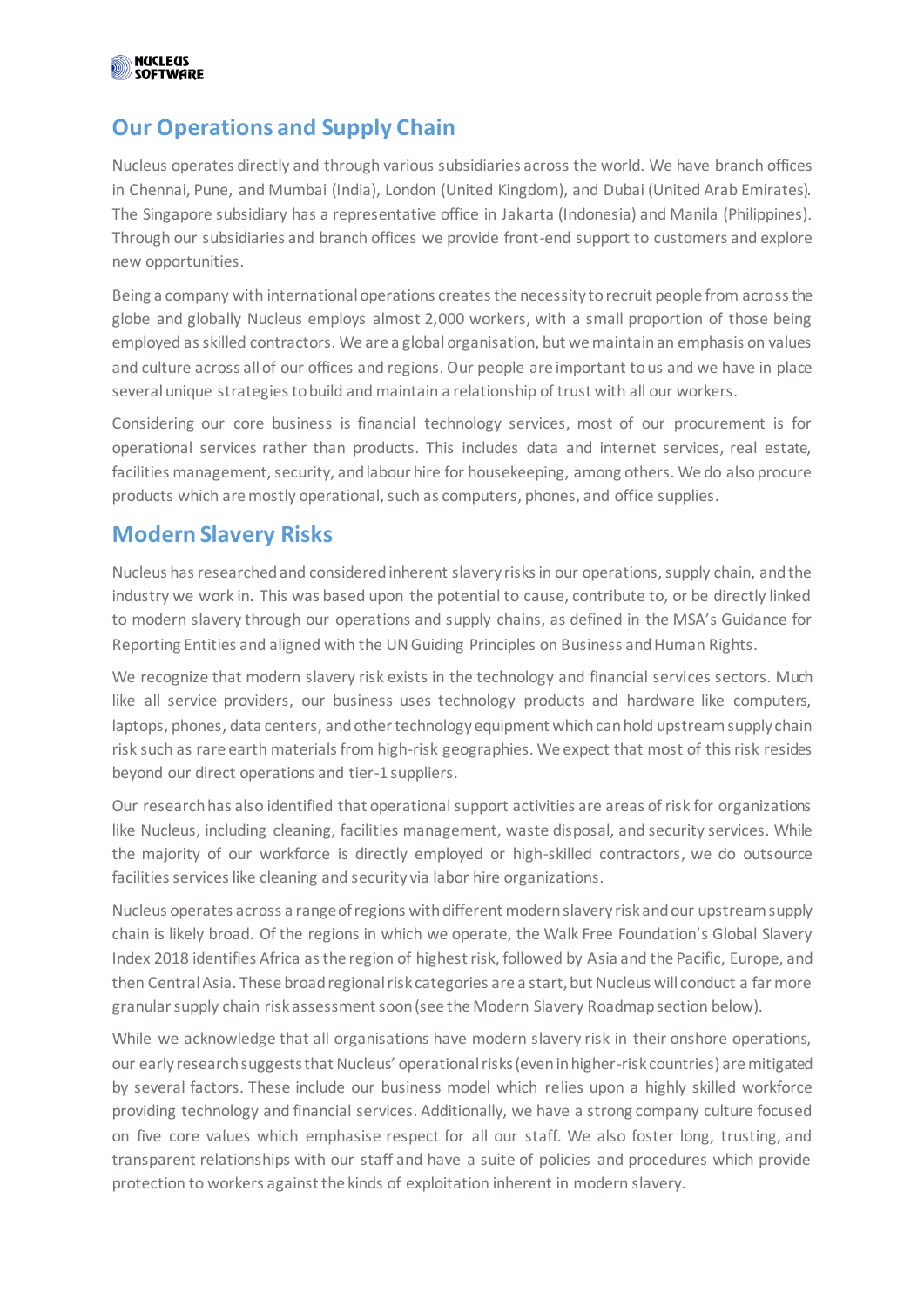Nucleus acknowledgesthat these risk factors are likely to have been worsened by the current global COVID-19 pandemic, which is increasing worker vulnerability in many parts of the world, including countries where we hire manpower on a contractual basis or where some of the products we use ultimately originate from. This fact emphasises the importance of greater supply chain transparency and risk-reduction initiatives to ensure Nucleus is helping to limit the pandemic's detrimental effects on workers.

We have identified the following risk factors as the most relevant for consideration and additional examination in the future, based on our high-level review of inherent risks within our industry, operations, and supply chain: *Industry risks in labor hire*, and *geographic risk beyond our direct operations*. Nucleus will enhance our awareness of risks within our operations and supply chain as we progress with our counter-slavery response and adapt accordingly to best mitigate modern slavery risks. The following sections detail how we are increasing our awareness of these risks and developing and implementing a strategic counter-modern slavery response.

## **Addressing the Risks of Modern Slavery**

#### **1. Governance & Culture**

Ultimate responsibility for Nucleus' governance sits with our Board of Directors. The structure of our Board is unique in that we have in place several sub-committees that have responsibilities aligned to social performance of our organisation. These include our Stakeholder Relationship Committee, Corporate Social Responsibility Committee and Culture Committee. We will be looking to leverage this structure to support our counter-slavery response through effective Board oversight.

Our Board and its sub-committees are actively engaged on and responsive to emerging issues, including modern slavery and COVID-19, and our Board has signalled our commitment to strong counter-slavery action. We have a strong set of values which underpin our vision to increase financial access for combatting poverty and improving livelihoods. Inclusive growth and long-term development are important pillars of Nucleus' responsible corporate citizenship, and they are the driving force behind many of our efforts. As such, we set up the Nucleus Software Foundation (NSF), a Trust for the purposes of undertaking CSR activities. This Foundation, established in 2014, works towards its stated mission: "Empowering underprivileged with essence of education and thereby better livelihood and better life", through programmes geared towards rural education and gender equality.

The inclusive and value-driven culture embraced by the Board for Nucleus is also guided by our executive management team. To ensure that all of our employees experience a feeling of belonging, we foster an open and inclusive atmosphere and ensure all employees are able to raise concerns and grievances to managers. Some of our relevant policies relating to this are outlined in the following section. In line with our commitment to strong counter-slavery action, we are taking steps to further embed counter-modern slavery responses within our governance and procedures. This includes setting the issue as an agenda item for briefing to the entire Board before the end of every financial year, with an update on actions taken to date and priorities for the next year. We plan to formalise our internal counter-modern slavery working group, to manage the development and implementation of our modern slavery response framework over time. Our commitment and counter-slavery actions will be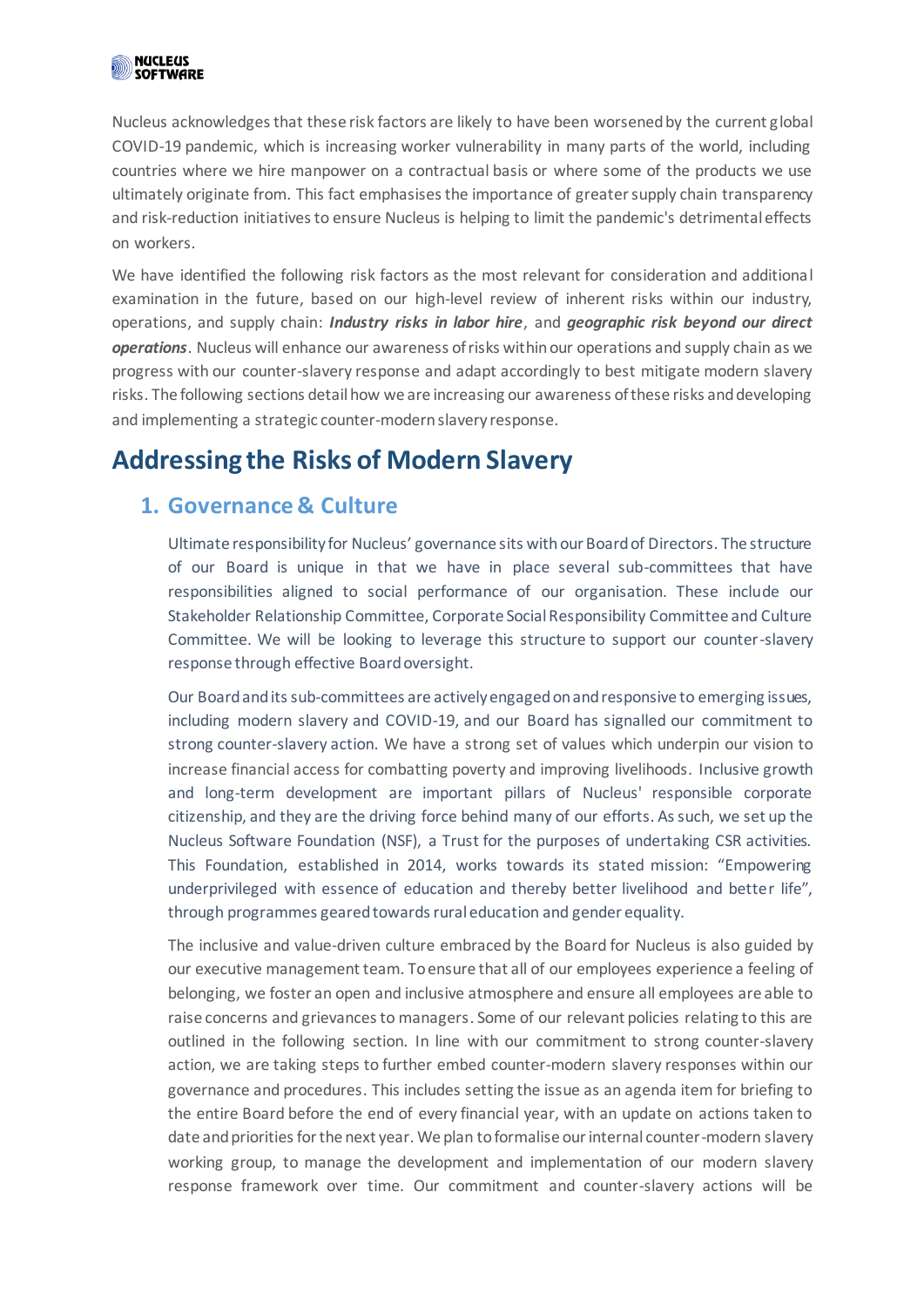

communicated to managers and staff to ensure awareness of the issue and the required responses across the company.

#### **2. Policies & Contracts**

Nucleus Software has a suite of policies and supporting procedures in place which govern relationships and articulate our values and culture. The following table lists the ones most relevant for countering modern slavery risks.

| <b>Policy &amp; Procedure</b>                                            | <b>Purpose</b>                                                                                                                                                                                                                                                                                                                                                                                                                                                                                                                        |
|--------------------------------------------------------------------------|---------------------------------------------------------------------------------------------------------------------------------------------------------------------------------------------------------------------------------------------------------------------------------------------------------------------------------------------------------------------------------------------------------------------------------------------------------------------------------------------------------------------------------------|
| <b>Draft Anti-Slavery and</b><br><b>Human Trafficking Policy</b>         | The objective of this policy is to maintain the highest possible standards of<br>business practice, and advise individuals of our 'zero-tolerance' approach to<br>slavery. Our Anti-Slavery Policy statement reflects our commitment to act<br>ethically and with integrity in all our business relationships and to<br>implement and enforce effective systems and controls to ensure slavery<br>and human trafficking is not taking place anywhere in our supply chains. We<br>plan to formally adopt this draft policy by FY22-23. |
| <b>Draft Supplier Code of</b><br><b>Conduct</b>                          | The Supplier Code of Conduct is to ensure that the values of Nucleus are<br>being followed by suppliers and all their personnel including but not limited<br>to employees, officers, and directors. The matters covered include human<br>rights, child and forced labour, equal opportunities, wages and hours. We<br>plan to roll out the Code of Conduct to all direct suppliers by FY22-23.                                                                                                                                        |
| <b>Code of Conduct for</b><br><b>Employees</b>                           | This Policy sets our expectations for ethical behaviour of Nucleites.                                                                                                                                                                                                                                                                                                                                                                                                                                                                 |
| <b>Grievance Policy</b>                                                  | This policy encourages employees to air grievances in a formal manner, and<br>outlines our procedures for lodging grievances and identifying the course of<br>action for a resolution.                                                                                                                                                                                                                                                                                                                                                |
| <b>Prevention of Sexual</b><br><b>Harassment Policy</b>                  | The objective of this policy is to create and maintain a safe work<br>environment free from sexual harassment, exploitation, intimidation and<br>discrimination for all employees.                                                                                                                                                                                                                                                                                                                                                    |
| <b>Whistle Blower Policy</b>                                             | This policy is to enable our employees, customers, vendors and business<br>associates to raise their concerns at an early stage and in the right way,<br>without fear or victimisation, subsequent discrimination, or disadvantage,<br>and to identify and remediate any malpractices, misuse of company<br>properties, mismanagement or wrongful conduct in the company.                                                                                                                                                             |
| <b>Recruitment and</b><br><b>Background Screening</b><br><b>Policies</b> | Nucleus has in place policies and procedures that govern the recruitment<br>and on-boarding processes. We have built into these processes, protections<br>against activities that indicate modern slavery practices, such as<br>prohibitions against charging of recruitment fees, and the like.                                                                                                                                                                                                                                      |

*Table 1: Nucleus Software' human rights relevant policies and practices*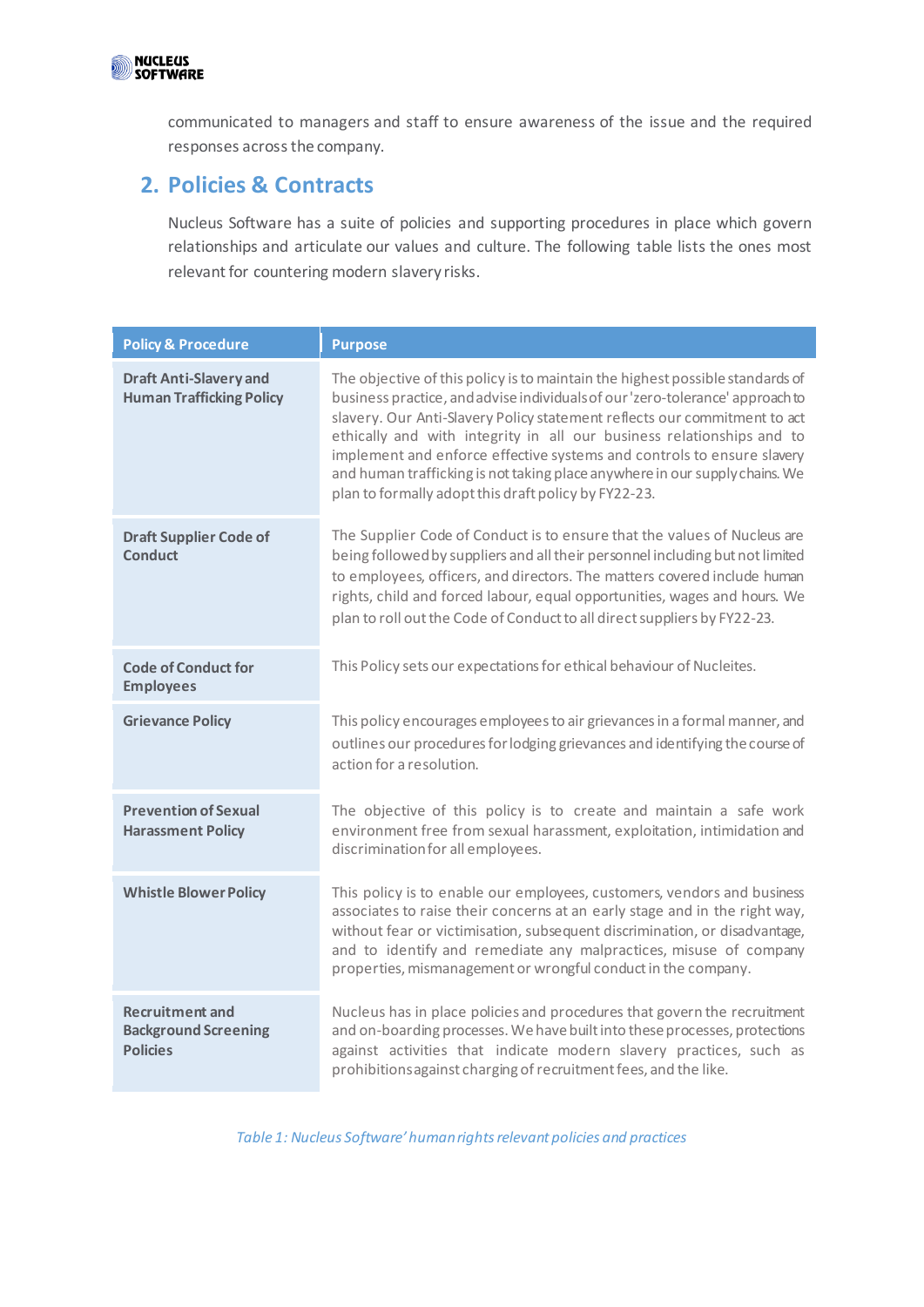

Nucleus follows a centralised approach as far as organisational policies and procedures are concerned. This means that our policies apply across all of the geographic locations in which we operate, subject to any specific legal requirements in each country in which we operate. Our policies are developed to ensure the protection of our employees and underpin the strong ethical expectations we have of Nucleites and the partners we work with. We also rely on our policies and processes to establish and ensure awareness of reporting channels that would allow employees and partners to report and escalate concerns, including those pertaining to human rights and modern slavery.

Our policy suite is complemented by additional initiatives that are aimed at fostering an open and inclusive culture. One example of such initiatives is our online platform through which Nucleites can ask management any questions. These can be submitted anonymously. We also have in place anti-slavery contractual clauses, which are built into our Service Agreements and impose obligations on our partners to take action to assess and address any instances of modern slavery, expressly prohibit such practices and empower Nucleus to require our suppliers to respond to assessment questionnaires.

We will deepen our human rights controls by implementing our Anti-Slavery and Human Trafficking Policy and through our targets laid out in this Statement. Over time we will be looking to make further enhancements to our policies in relation to addressing and eradicating risks of modern slavery. This will include investigations into how our grievance systems might be built upon to leverage accessibility and secure worker anonymity.

#### **3. Supplier Engagement & Management**

We primarily source services from our suppliers, including for labour hire, real estate such as hiring of office lease spaces, and accommodation for our global workforce, among others. Many of our suppliers are long-term partners with whom we have a high level of mutual trust and open communication. This puts us in a good position to interact with and manage risks in our supply chain, including modern slavery risks.

We communicate regularly with our suppliers, particularly strategic partners. Supplier events and gatherings are hosted to build and maintain strong relationships with our suppliers as and when required. Suppliers who participate in these sessions share feedback and suggestions to nurture mutually beneficial relationships.

Going forward, we aim to increase visibility over our supply chain by collecting relevant data from our suppliers, including but not limited to supplier due diligence questionnaires and increased transparency over our tier-2 supply chain, or indirect suppliers. Following this, we aim to conduct a modern slavery-specific supply chain risk assessment based on known risk factors such as geography, industry, product or service provided, and others to establish areas of exposure. This will be used to devise a staged engagement strategy to address these risk areas and engage with key suppliers.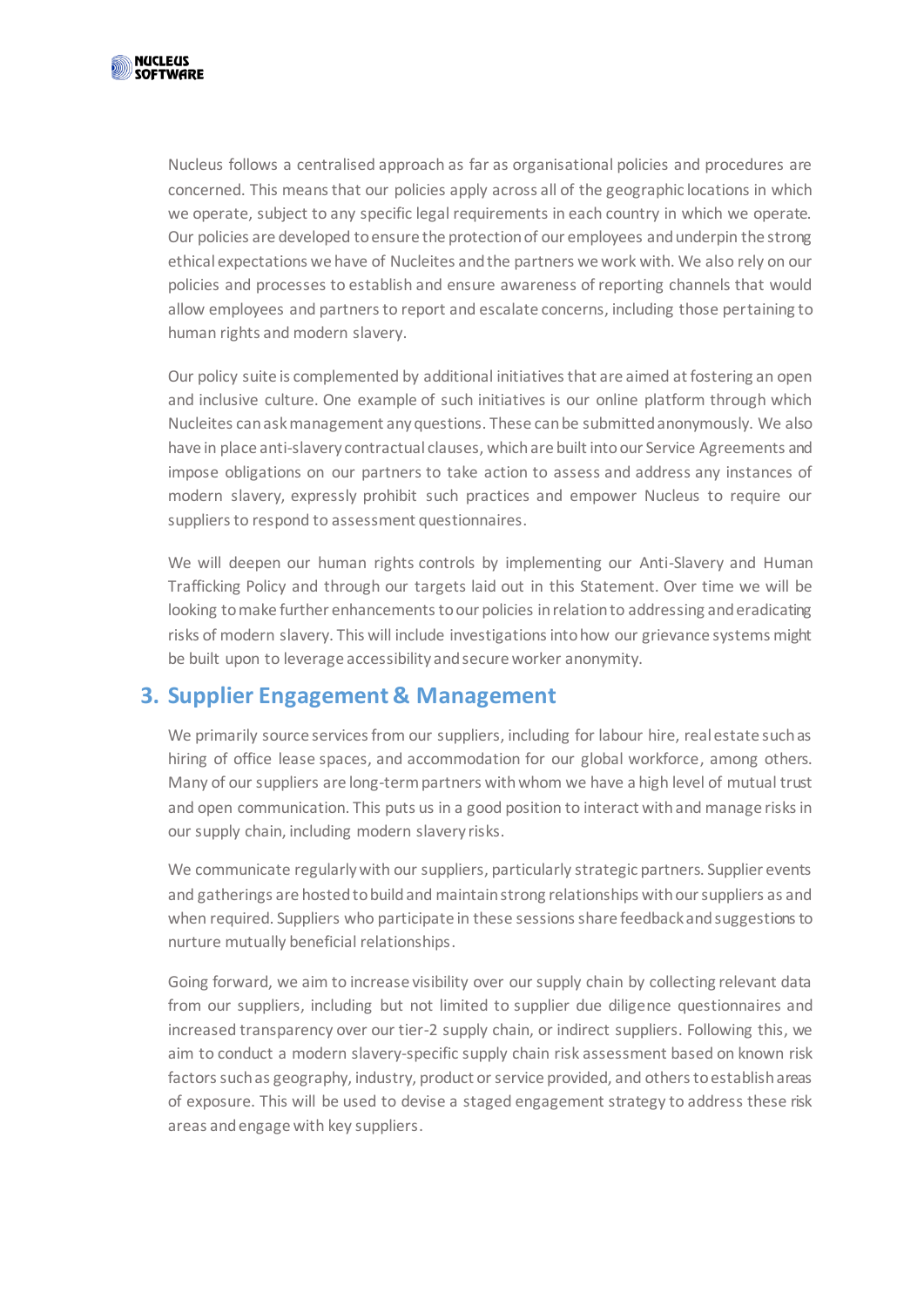

We see supplier engagement and management as a collaborative process and will strive to engage our suppliers as partners to help Nucleus investigate and mitigate potential slavery risks within our supply chain.

#### **4. Training**

As a first step, Nucleus will develop modern slavery training and work towards rolling it out to current and future staff as part of their induction processes. The training will focus on a general understanding of the issue globally and where we operate and help to identify modern slavery risks and issues within our operations and supply chain. The training will also guide staff on how best to respond if an issue arises or they identify a possible risk. We will draw upon external standards and resources when developing our training, such as the United Nations Global Compact and the Walk Free Foundation. Our strong culture of a safe workplace will be an advantage when developing and implementing modern slavery training.

We are also considering the longer-term design and development of more specific modern slavery training for key functions within the business, such as our procurement staff, as they are essential in our counter-slavery response.

#### **5. Collaboration**

Nucleus acknowledges that the MSA encourages organisations to work together where possible to identify and combat modern slavery. We see this as relevant to the technology industry and will explore collaboration pathways with our industry groups, peers, suppliers, and communities.

We hope to magnify our influence and contribution to combatting modern slavery by collaborating with relevant organisations and associations. We will explore ways to leverage existing initiatives and partner with peer organisations to share resources and information relevant to modern slavery.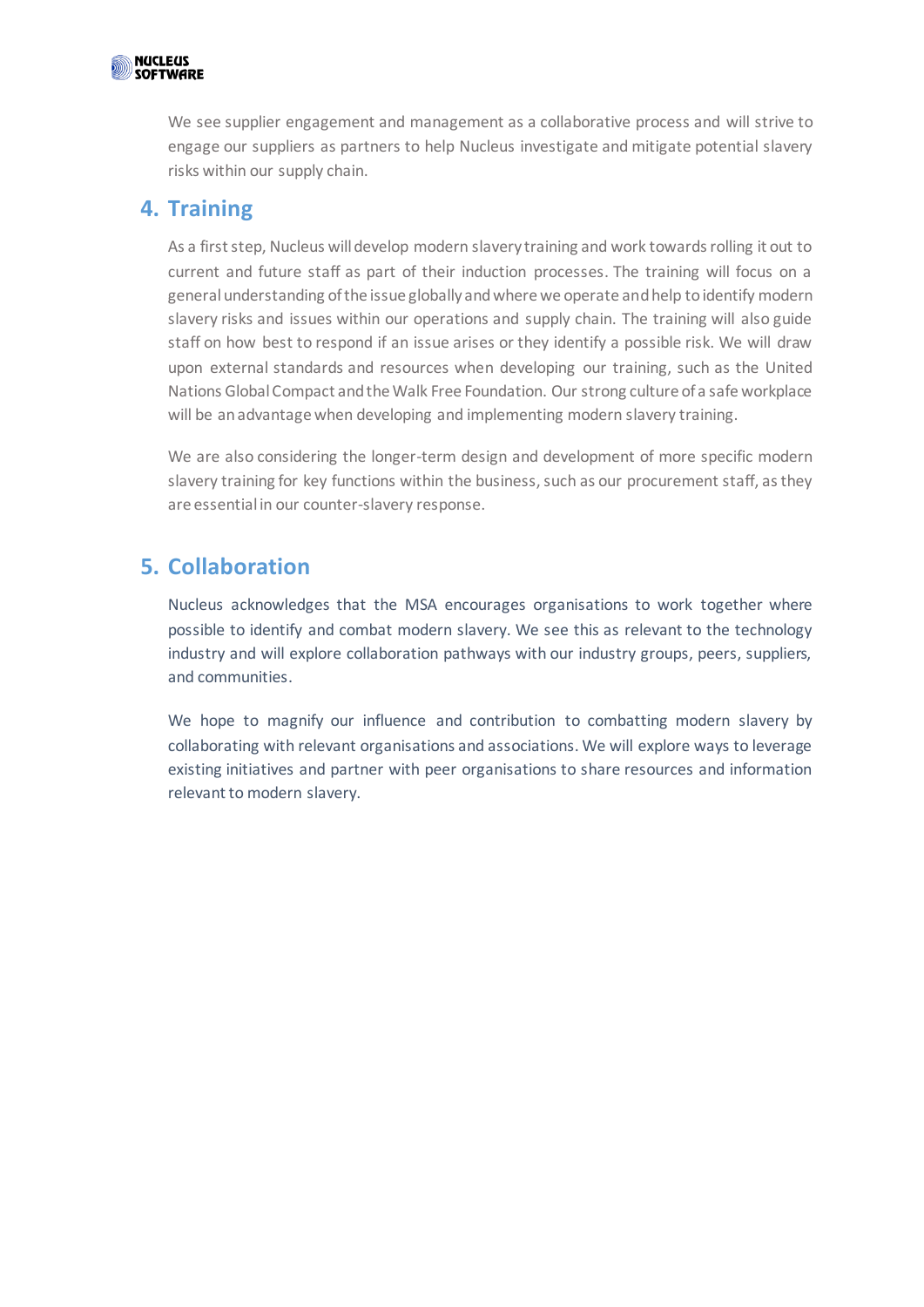



*Figure 3: Approach to assessing effectiveness of actions*

## **Assessing Effectiveness of Our Actions**

The MSA requires responding entities to show year-over-year improvement in their anti-slavery response, which Nucleus acknowledges. The key to demonstrating Nucleus' improvement is evaluating the success of our anti-slavery initiatives and activities. We are using an iterative approach to assess the effectiveness of our actions that will mature and progress over time. In summation, our method is to measure where we are, target where we want to be, implement actions to get there, and then evaluate how well we met our targets before repeating this process. This iterative cycle is depicted in Figure 2 to the left.

It is important to note that Nucleus Software will not measure the effectiveness of our actions by the absence of detected slavery or slavery risk, as this could unintentionally engender a culture of avoidance. Instead, our assessments of effectiveness will focus on quantifiable actions and progression beyond a baseline.

As a first step, we have conducted an assessment of our readiness to report under the MSA, the findings of which informed this Statement. We have concurrently conducted a benchmarking assessment to identify best practice counter-modern slavery actions being undertaken by our industry peers. Our current improvement targets and their corresponding key performance indicators (KPIs) are provided in more detail in the next section, and we will report upon our progress and effectiveness in future statements.

#### **Modern Slavery Roadmap: Targets**

Nucleus Software is committed to progressing our counter-slavery response. This section identifies several important targets and our planned actions and activities to achieve each. Many of these actions correspond to longer-term targets that we will be progressing towards, while others are nearterm priorities that have our current focus.

| <b>Target</b>                          | <b>Action</b>                                                                                                           | <b>Commitment and timing</b>                                                                                                                  |
|----------------------------------------|-------------------------------------------------------------------------------------------------------------------------|-----------------------------------------------------------------------------------------------------------------------------------------------|
| <b>Supply chain</b><br>transparency    | Creating a centralised<br>procurement team and supplier<br>database that enables collection<br>of relevant data points. | Mapping of tier-1 supply chain in FY22-23 with a<br>view to expand to tier-2 suppliers as we collect<br>more data.                            |
| <b>Supply chain risk</b><br>assessment | Establishing where our supply<br>chain risk exposure is as a<br>foundation for future actions and<br>engagement.        | Assessment of tier-1 suppliers for modern slavery<br>risk in FY22-23, with a view to expand to tier-2<br>suppliers as data becomes available. |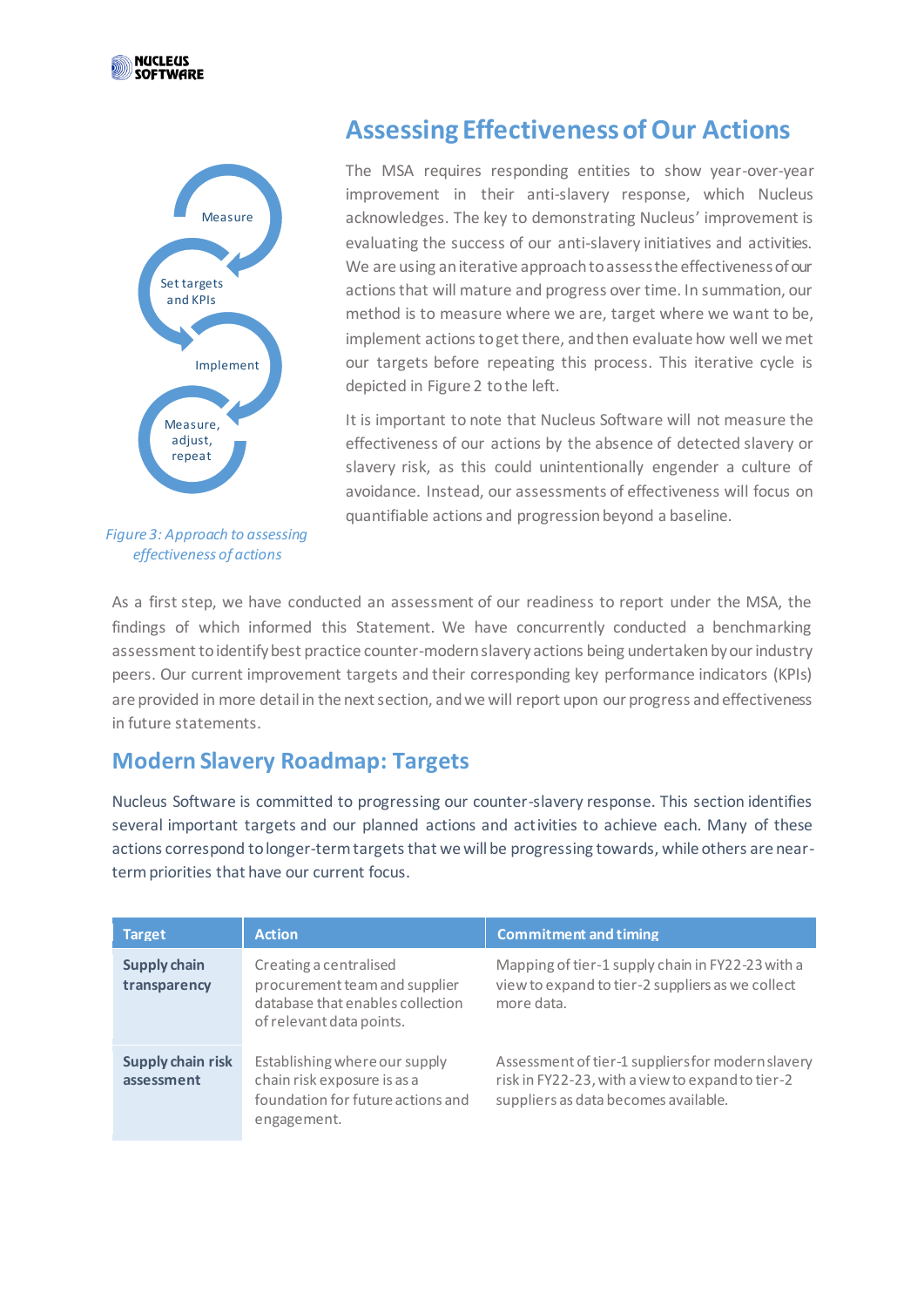

| <b>Target</b>                                   | <b>Action</b>                                                                                                                              | <b>Commitment and timing</b>                                                                                                                                                                                                    |
|-------------------------------------------------|--------------------------------------------------------------------------------------------------------------------------------------------|---------------------------------------------------------------------------------------------------------------------------------------------------------------------------------------------------------------------------------|
| <b>Supplier</b><br>engagement                   | Developing and deploying Supplier<br>Assessment Questionnaire (SAQ)<br>to adjust risk and work towards<br>greater supply chain visibility. | Development and roll out of SAQ on modern<br>slavery and tracking of responses in FY23-24.                                                                                                                                      |
|                                                 | Supplier Code of Conduct                                                                                                                   | Rolling out a Supplier Code of Conduct and<br>tracking responses in FY22-23.                                                                                                                                                    |
| Industry<br>engagement                          | Participation in modern slavery or<br>human rights-related industry<br>initiatives                                                         | We will investigate opportunities to engage with<br>industry and start acting on this in FY22-23.                                                                                                                               |
| <b>Slavery risk</b><br>management               | Adoption of modern slavery policy                                                                                                          | Endorsement and implementation of Anti-Slavery<br>and Human Trafficking Policy by FY22-23.                                                                                                                                      |
|                                                 | Review of policies                                                                                                                         | Review and amendment of existing policies to<br>incorporate counter-slavery response in FY22-23.                                                                                                                                |
|                                                 | Roles and responsibilities                                                                                                                 | Assignment of roles and responsibilities for<br>counter-modern slavery response by FY22-23.                                                                                                                                     |
|                                                 | Counter-slavery contractual<br>clauses                                                                                                     | For FY22-23 all new contracts concluded will<br>include our anti-slavery clause. We will<br>progressively roll this out to existing contracts<br>upon renewal, with the goal of having all<br>contracts subject to this clause. |
| <b>Staff training</b>                           | Training developed and<br>implemented                                                                                                      | We will develop generic modern slavery training<br>for all staff by FY22-23, and specialised training for<br>functions such as procurement and legal in FY23-<br>24.                                                            |
| <b>Formalise Board</b><br>oversight             | Annual agenda item for Board of<br>Directors meetings; bi-annual for<br>subcommittee                                                       | Modern slavery will be a formal agenda item on<br>Board meetings from FY22-23.                                                                                                                                                  |
| <b>Modern slavery</b><br>working group          | Formal establishment of internal<br>working group on modern slavery                                                                        | An internal working group will be established in<br>FY22-23                                                                                                                                                                     |
| <b>Review of</b><br>effectiveness of<br>actions | Annual tracking of KPIs to<br>measure the effectiveness of<br>counter-modern slavery action                                                | We will continually track the number of modern<br>slavery-related issues or grievances raised and<br>resolved.                                                                                                                  |

*Table 2: Nucleus Software's counter-modern slavery targets, actions, and commitments. Key performance indicators (KPIs) are included where relevant.* 

Nucleus Software will be reporting on these targeted actions and our progress against each in subsequent Statements. We consider them our early steps and initial contribution to the identification and eradication of the global issue of modern slavery.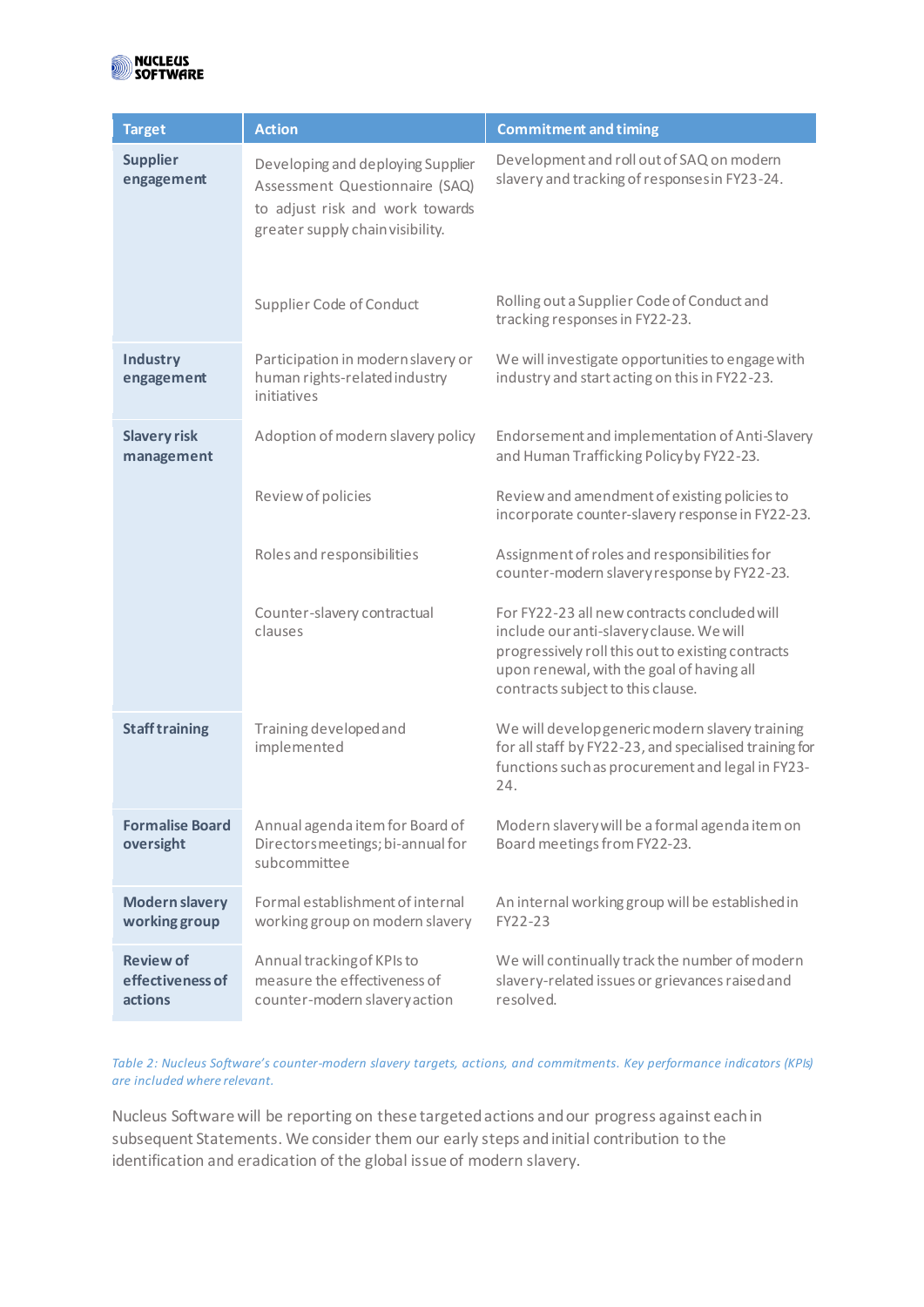

#### **The Impacts of COVID-19**

The COVID-19 pandemic has had a significant toll on humanity worldwide. Nucleus acted promptly to not only mitigate risks for our team but to support the wider community through the pandemic. A COVID-19 Task Force was formed in February 2020; the team has taken on numerous initiatives and has worked relentlessly throughout 2020-21. The unexpected second wave hit India in April 2021. A significant number of Nucleites were affected in the second wave.

Examples of initiatives we have implemented include, but are not limited to:

- A COVID Resource Centre was set up with resources to raise awareness on early detection, action, tracking for safety, and medical resources.
- Training sessions on prevention and management developed in collaboration with doctors.
- Employee wellbeing and hygiene actions such as limiting business travel, social distancing, disabling the fingerprint biometric system, providing safety kits including masks and sanitizers, and others.
- Business continuity planning including transitioning from 20% to 70-80% of our workforce working from home within a span of five days. This was supported by a "Work from Home Allowance" to facilitate the setting up of home offices.
- Introducing a COVID Leave Policy and a standalone COVID Insurance Policy, and reimbursing vaccination expenses.
- Arranging medicines, emergency facilities, oxygen cylinders and other necessities for impacted Nucleites and their families.
- Distribution of rations in Dehradun and provision of critical medical equipment to a local hospital in Noida, India.
- Contributions to various charities associated with COVID-19 related assistance, including facilitating education programmes impacted by lockdowns.

**The social and economic challenges posed by COVID-19 have strengthened our resolve to safeguard our workers, their families and our communities. The COVID challenge is not over yet and vaccination is the best tool available to help us overcome the challenge. Our Task Force is now working to organise vaccination camps in our office premises.**

#### **Consultation**

The MSA requires Nucleus to describe how we consulted with entities that we own or control. As described above in relation to our policies, Nucleus has a centralised operational structure, such that policies and procedures are set centrally by Nucleus, and then rolled out to our branches and subsidiaries. Management of subsidiaries are consulted in this process and all policies are reviewed for suitability and alignment with local requirements in each country where we operate.

Our modern slavery response is developed and implemented in the same manner. During the reporting period covered by this statement, we consulted with all companies that we own or control on our response to modern slavery and the development of this statement.